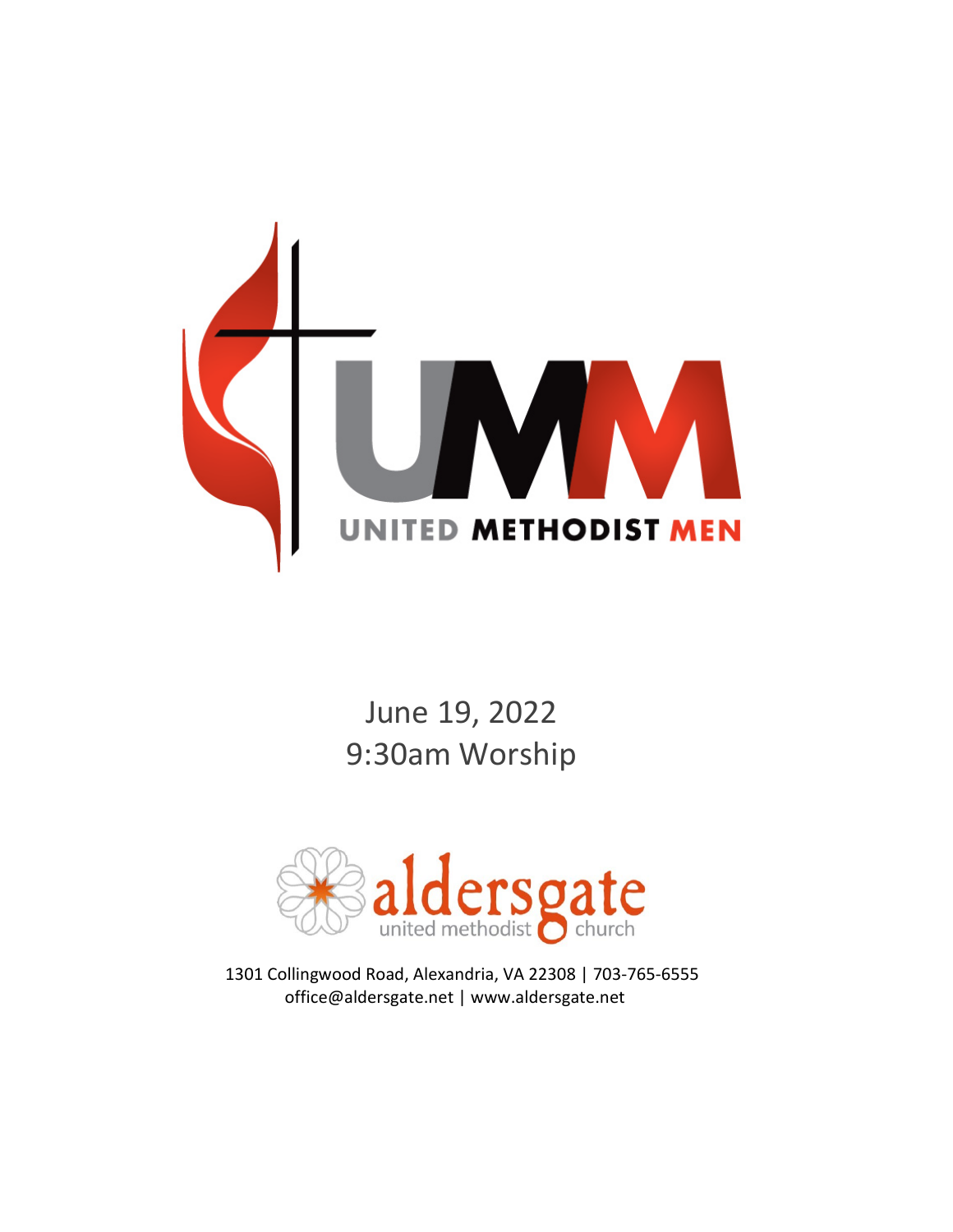# **Welcome to Worship at Aldersgate Church.**

## Gathering Music

## Welcome

## \* Singing

*How Great Is Our God* • Ed Cash, Jesse Reeves, and Chris Tomlin **The splendor of the King, clothed in majesty; Let all the earth rejoice, all the earth rejoice. He wraps himself in light and darkness tries to hide And trembles at his voice, trembles at his voice.**

**How great is our God; sing with me. How great is our God and all will see how great, how great is our God.**

**Age to age he stands and time is in his hands; Beginning and the end, beginning and the end. The Godhead, three in one; Father, Spirit, Son. The Lion and the Lamb, the Lion and the Lamb.**

**How great is our God; sing with me. How great is our God and all will see how great, how great is our God.**

**Name above all names, worthy of all praise; My heart will sing how great is our God.**

**How great is our God; sing with me.**

**How great is our God and all will see how great, how great is our God.**

**How great is our God; sing with me.**

**How great is our God and all will see how great, how great is our God.** *©2004 worshiptogether.com songs, sixsteps Music, and Alletrop Music. | For use solely with the SongSelect Terms of Use | All rights reserved | CCLI #2987967*

*Good, Good Father* • Words and music by Anthony Brown and Pat Barrett **I've heard a thousand stories of what they think you're like, But I've heard the tender whisper of love in the dead of night. You tell me that you're pleased and that I'm never alone.**

**You're a good, good father; it's who you are, it's who you are, it's who you are, And I'm loved by you; it's who I am, it's who I am, it's who I am.**

**I've seen many searching for answers far and wide, But I know we're all searching for answers only you provide. Because you know just what we need before we say a word.**

**You're a good, good father; it's who you are, It's who you are, it's who you are, And I'm loved by you; it's who I am, it's who I am, it's who I am.**

**You're a good, good father; it's who you are, It's who you are, it's who you are, And I'm loved by you; it's who I am, it's who I am, it's who I am.**

**You are perfect in all of your ways, you are perfect in all of your ways, You are perfect in all of your ways to us.**

**You are perfect in all of your ways, you are perfect in all of your ways, You are perfect in all of your ways to us.**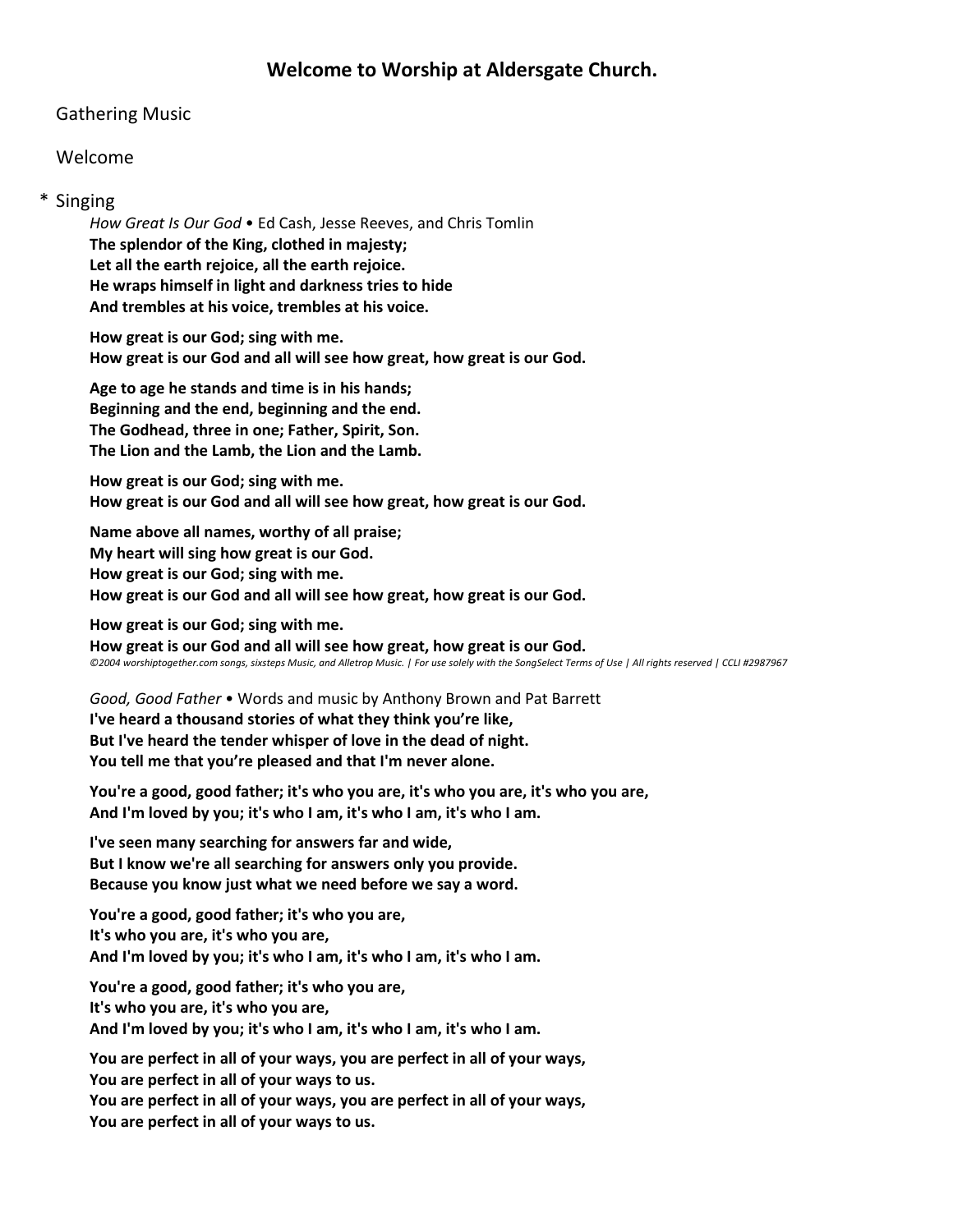**Love so undeniable I can hardly speak. Peace so unexplainable I can hardly think. As you call me deeper still, as you call me deeper still, As you call me deeper still, into love, love, love.**

**You're a good, good father; it's who you are, It's who you are, it's who you are, And I'm loved by you; it's who I am, it's who I am, it's who I am.** 2014 © Pat Barrett Music (Admin. by Joseph Barrett) and Remaining portion is unaffiliated. | For use solely with the SongSelect Terms of Use | All rights *reserved | CCLI # 2987967*

## \* Opening Prayer

**Loving God, you who are our father and our mother, we thank you that you have shown us how important it is to follow your example as we grow in faith. Teach us to be obedient to your will, respecting you as children ought. Thank you for your mercy despite our disobedience. Strengthen us to stand up against the challenges of this world, honoring your name and trusting your grace. In the Name of your Son, we pray. Amen.**

Community Time

\* Passing of the Peace

Abundantly Far More Ministry Moment

Receiving of Our Tithes and Offerings

Anthem | Journeys Band Brother • Words and music by Bear and Bo Reinhart

\* Doxology

**Praise God, from whom all blessings flow; praise God, all creatures here below; Alleluia! Alleluia! Praise God the source of all our gifts! Praise Jesus Christ whose power uplifts! Praise the Spirit, Holy Spirit! Alleluia! Alleluia! Alleluia!**

\* Offertory Prayer

#### Scripture

Listen for the word of God. Deuteronomy 6:4-7; Ephesians 6:1-4; & 1 Corinthians 4:14-16

#### Sermon

*How Dads Can Prepare Their Children for Life's Battles* Ed Little

#### Pastoral Prayer & The Lord's Prayer

**Our Father, who art in heaven, hallowed be thy name. Thy kingdom come, thy will be done on earth as it is in heaven. Give us this day our daily bread. And forgive us our trespasses, as we forgive those who trespass against us. And lead us not into temptation, but deliver us from evil. For thine is the kingdom, and the power, and the glory, forever. Amen.**